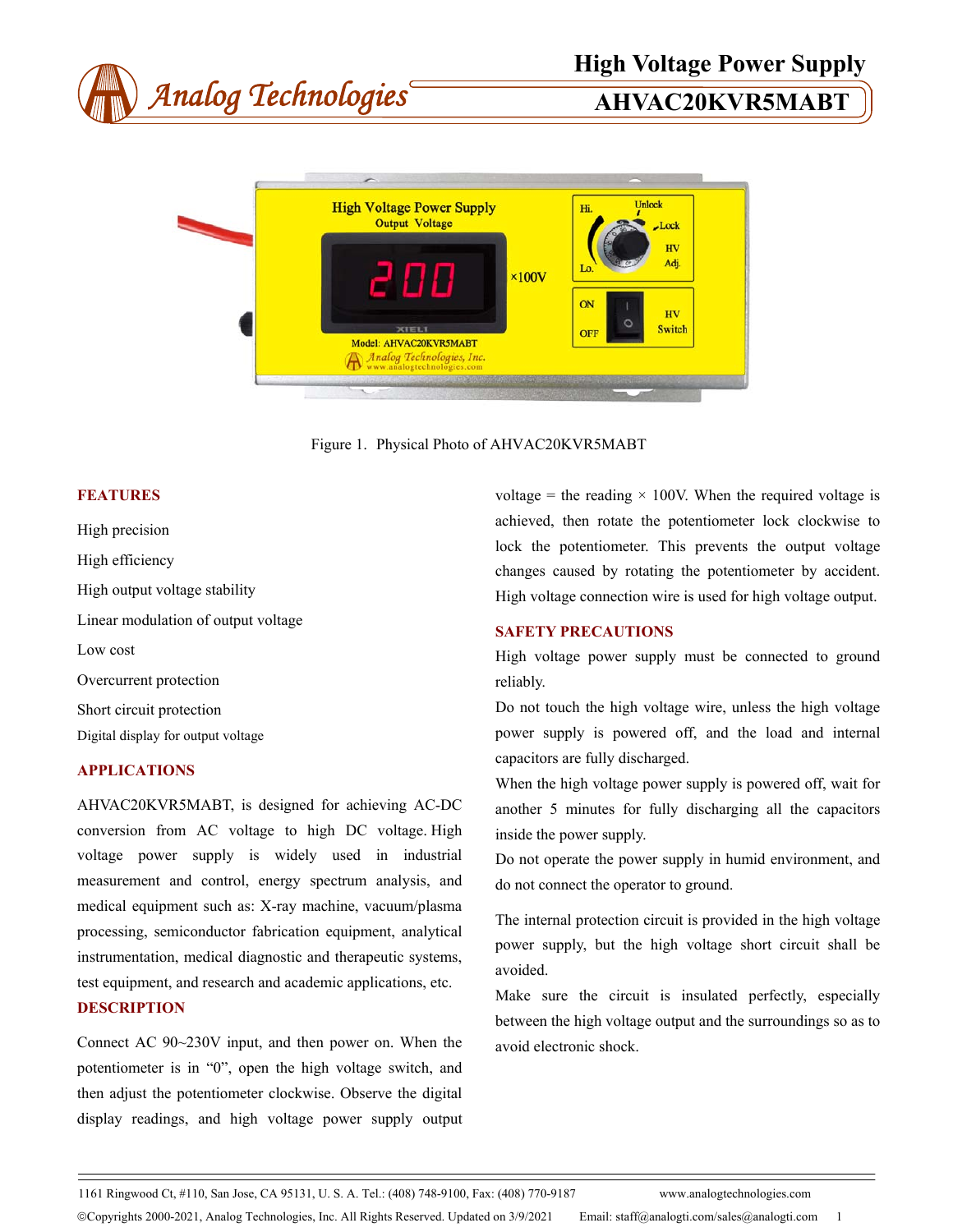

# **SPECIFICATIONS**

Table 1. Characteristics.

 $T_A = 25$ °C, unless otherwise noted

| <b>Parameter</b>                            |                         | <b>Symbol</b>                   | <b>Condition</b>          | Min.              | Typ.            | Max.  | <b>Unit/Note</b>  |
|---------------------------------------------|-------------------------|---------------------------------|---------------------------|-------------------|-----------------|-------|-------------------|
| <b>AC</b> Input Voltage                     |                         | <b>VPS</b>                      |                           | 90                | 110             | 230   | $V_{AC}$          |
|                                             | Quiescent Input Current | $I_{INOO}$                      | $I_{OUT} = 0mA$           | 120               | 130             | 140   | mA                |
|                                             | Full Load Input Current | I <sub>INFLD</sub>              | $IOUT = 0.5mA$            | 150               | 200             | 250   | mA                |
| Input Voltage Regulation Ratio              |                         | $\Delta V_{\rm OUT}/\Delta VPS$ | $VPS = 90V \sim 230V$     |                   | 0.05            |       | $\frac{0}{0}$     |
| Output Voltage                              |                         | $V_{OUT}$                       | $I_{OUT} = 0 \sim 0.5 mA$ | $\mathbf{0}$      |                 | 20000 | V                 |
| Maximum Output Current                      |                         | <b>I</b> OUTMAX                 | $VPS = 90V \sim 230V$     |                   |                 | 0.5   | mA                |
| Load                                        |                         |                                 |                           |                   | 40              |       | $M\Omega$         |
| Potentiometer Adjustment                    |                         |                                 |                           | 10k potentiometer |                 |       |                   |
| <b>Output Modulation Linearity</b>          |                         |                                 |                           |                   | < 0.1           |       | $\frac{0}{0}$     |
| <b>Load Regulation Rate</b>                 |                         |                                 | $I_{OUT} = 0 \sim 0.5 mA$ |                   | $\leq 0.05$     |       | $\frac{0}{0}$     |
| <b>Instantaneous Short Circuit Current</b>  |                         | $I_{SC}$                        |                           |                   | < 0.1           |       | mA                |
| Full Load Efficiency                        |                         | η                               |                           |                   | $\geq 70$       |       | $\frac{0}{0}$     |
| Temperature Coefficient                     |                         | TCV <sub>0</sub>                | $-20 \sim 50^{\circ}$ C   |                   | < 0.01          |       | $\%$ /°C          |
| Time Drift                                  | Short Time Drift        |                                 |                           |                   | < 0.05          |       | $\frac{9}{6}$ min |
|                                             | Long Time Drift         |                                 |                           |                   | < 0.05          |       | $\frac{9}{6}$     |
| <b>Output Voltage Temperature Stability</b> |                         |                                 | $-20 \sim 50$ °C          |                   | $\leq \pm 0.05$ |       | $\frac{0}{0}$     |
| <b>Operating Temperature Range</b>          |                         | $T_{\text{opr}}$                |                           | $-20$             |                 | 55    | $\rm ^{\circ}C$   |
| Storage Temperature Range                   |                         | $T_{\text{stg}}$                |                           | $-20$             |                 | 80    | $\rm ^{\circ}C$   |
| <b>External Dimensions</b>                  |                         |                                 |                           | 210×120×50        |                 | mm    |                   |
| Weight                                      |                         |                                 |                           |                   | 1192            |       | g                 |
|                                             |                         |                                 |                           |                   | 2.63            |       | lbs               |
|                                             |                         |                                 |                           |                   | 42.05           |       | Oz                |

1161 Ringwood Ct, #110, San Jose, CA 95131, U. S. A. Tel.: (408) 748-9100, Fax: (408) 770-9187 www.analogtechnologies.com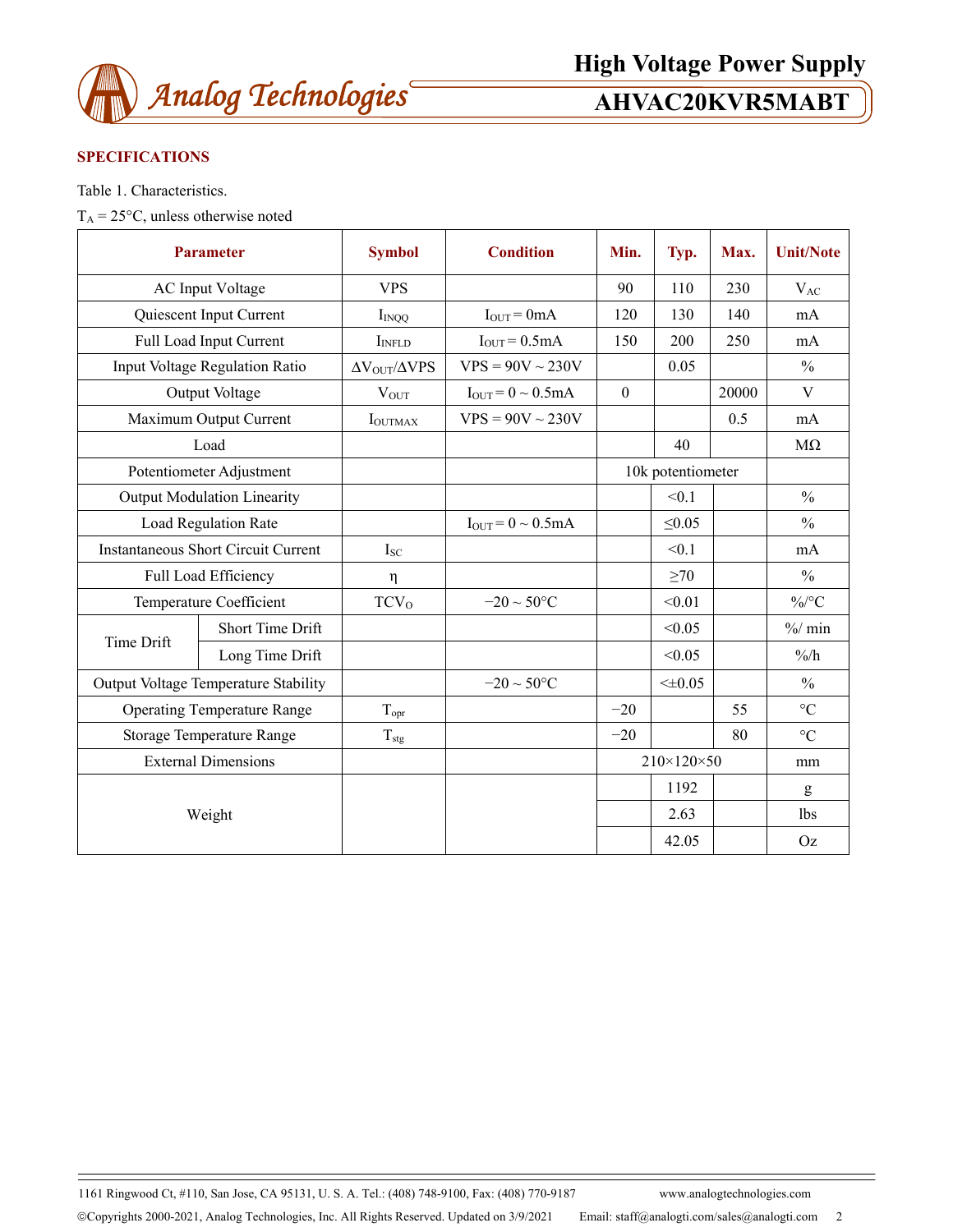

# **High Voltage Power Supply**

resistance =10×10Ω+1kΩ=1.1kΩ, and the like.

# **PANEL INSTRUCTIONS**

### **Left Panel**



Figure 2. Left Panel

1. HV output: 1m long connection wire outputs 20kV 0.5MA.

2. Output ground: high voltage power supply output ground terminal.

# **Front Panel**



Figure 3. Front Panel

3. Output display: Digital display for output voltage. The actual output voltage = display reading  $\times$  100V.

4. HV adjustment: 10-turn potentiometer for adjusting output voltage. Rotate it clockwise to increase the output voltage, and the potentiometer resistance = the corresponding scale  $\times$ 10Ω. For example, as Figure 4 shows, when the scale is 10, and the frame above the scale shows 1 (1k $\Omega$ ), then the



Figure 4. Scale and Resistance Calculation

### 5. High voltage ON/OFF switch

6. Potentiometer lock: when turn the lock clockwise, then the potentiometer is locked, so that the POT will not be rotated for any voltage change.

### **Right Panel**



Figure 5. Right Panel

- 7. Main power ON/OFF switch
- 8. Fuse: 250V/2A
- 9. Input connector: AC input  $90 \sim 230V$  50/60Hz connector.

1161 Ringwood Ct, #110, San Jose, CA 95131, U. S. A. Tel.: (408) 748-9100, Fax: (408) 770-9187 www.analogtechnologies.com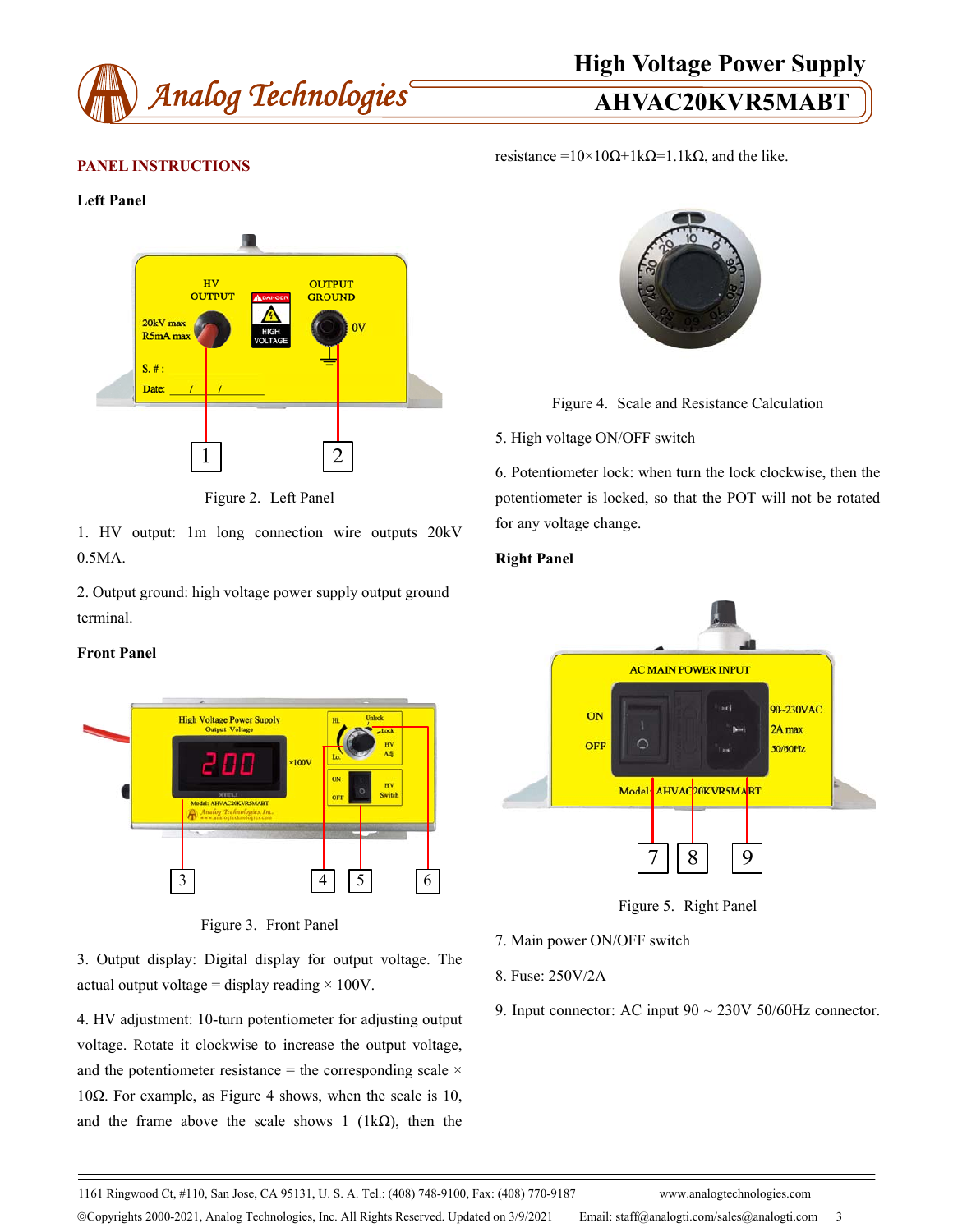

# **TESTING DATA**

High voltage power supply testing data (Test condition: the load is 40 M $\Omega$ )



Figure 6. PCTRL VS. VOUT



Figure 7. Naming Rules of AHVAC20KVR5MABT

1161 Ringwood Ct, #110, San Jose, CA 95131, U. S. A. Tel.: (408) 748-9100, Fax: (408) 770-9187 www.analogtechnologies.com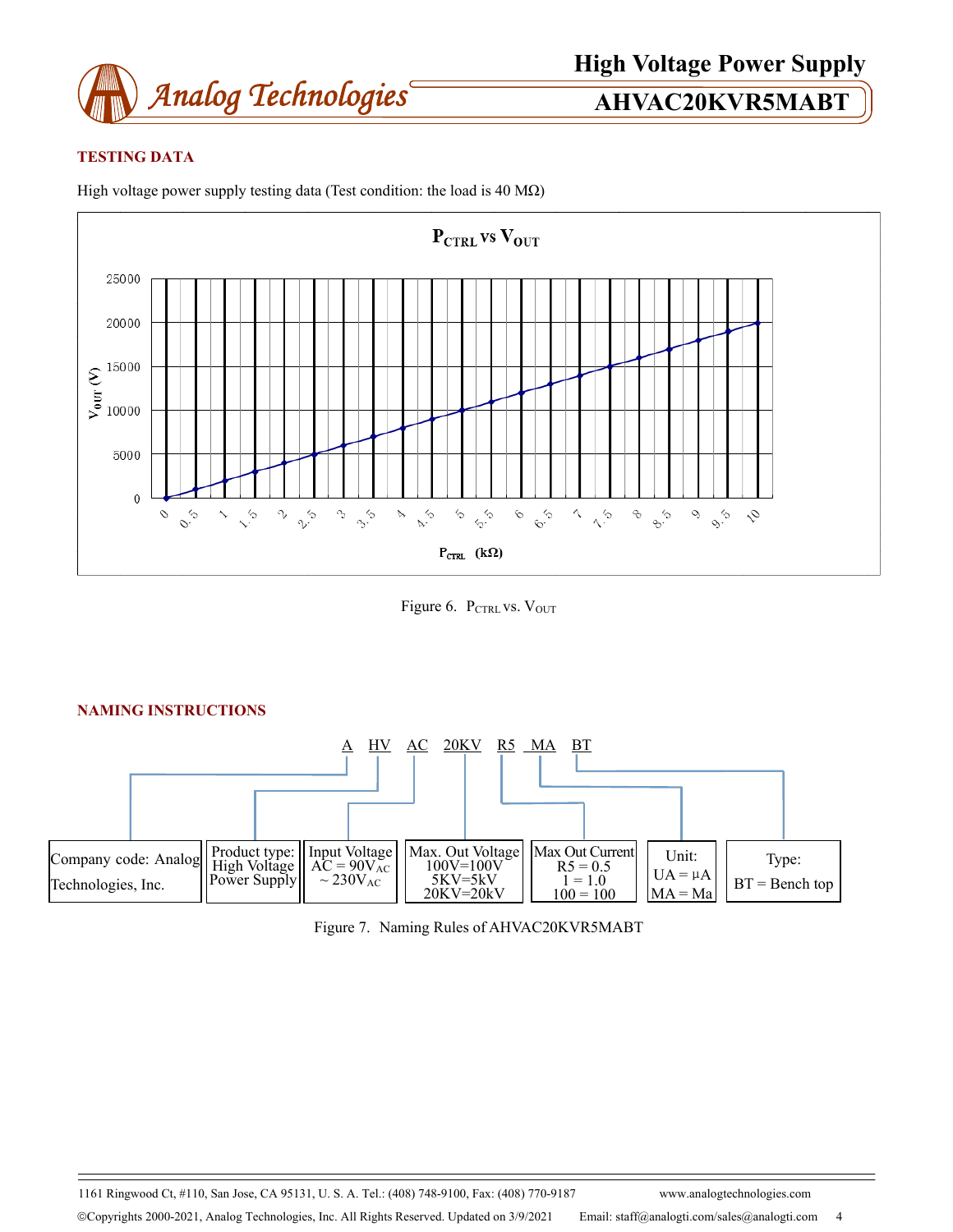

# **High Voltage Power Supply**

# **DIMENSIONS**

I. Dimension of the leads.



Figure 8. Leads of AHVAC20KVR5MABT

| Leads            | Diameter (mm) | Length $(m)$ |  |  |
|------------------|---------------|--------------|--|--|
| Thick brown lead |               |              |  |  |
| Power cord       |               |              |  |  |

II. Dimension of AHVAC20KVR5MABT.



Figure 9. Dimensions for AHVAC20KVR5MABT